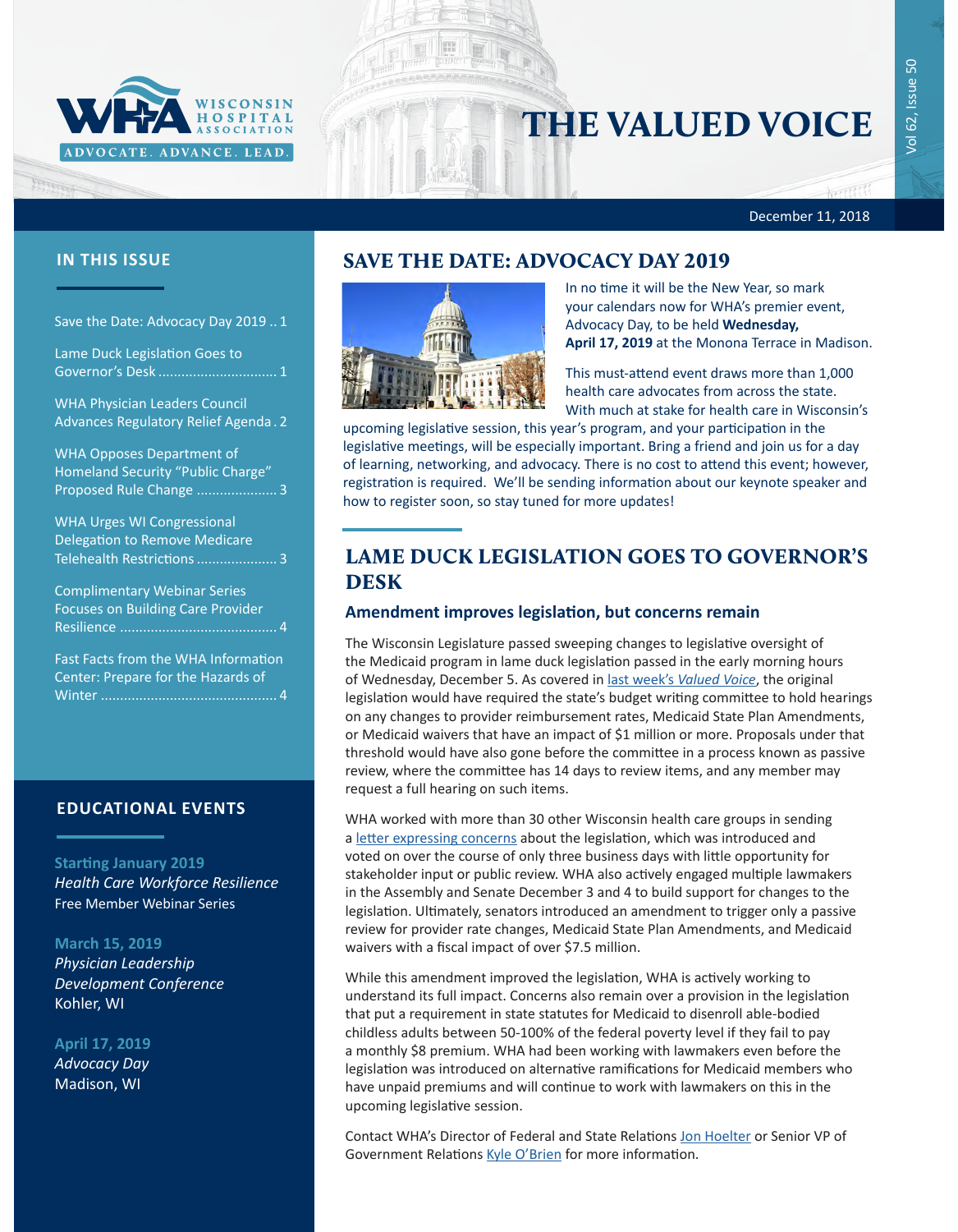## <span id="page-1-0"></span>WHA PHYSICIAN LEADERS COUNCIL ADVANCES REGULATORY RELIEF AGENDA

Physician leaders discussed and endorsed the WHA Physician Regulatory Burden Reduction Work Plan at the WHA Physician Leaders Council December meeting. The Work Plan will be advanced for final review by the WHA Board in early 2019.

Led by the WHA Physician Leaders Council, WHA gathered information throughout 2018 from the Council, the WHA Board, individual member chief medical officers and other member leaders, and partner organizations to identify key regulatory and practice burdens for physicians and potential areas for future action by WHA to address those burdens.



The Work Plan identifies key state advocacy, federal advocacy, and educational strategies focused on reducing physician regulatory and practice burden. With further guidance from the Physician Leaders Council and WHA members, the strategies contained in the Work Plan will guide WHA's goals and activities aimed at reducing physician burden over the upcoming years.

Examples of key targets in the Work Plan for WHA advocacy and education efforts focusing on reducing physician burden include:

- Advance team-based care reforms to remove physician signature and oversight requirements for advanced practice clinicians that provide little quality assurance.
- Continue to pursue policies that will provide payment for physician-provided services not currently reimbursed by Medicaid in areas such as telemedicine, care coordination, and consultation services.
- Continue to engage in CMS' "patients over paperwork" agenda by making recommendations to reduce burdensome, duplicative, and outdated federal regulations impacting physician practice.
- Seek to work with electronic health record (EHR) vendor partners to advocate for the simplification of CMS measures and regulations that increase the cost and complexity of EHR systems.
- Build upon existing WHA education and resources to help chief medical officers, other physician leaders, and their organizations identify strategies to limit physician burden caused by care delivery, payment, and regulatory change.

#### **Physician Leader Advocacy Engagement Opportunities**

Following a discussion of the upcoming 2019-2020 Legislative session, the Council also discussed upcoming opportunities for physician leaders to personally impact public policy affecting physicians and care delivery.

"WHA's Advocacy Day on April 17, 2019, in Madison is a great opportunity for physician leaders to bring their teams to Madison to hear about key public policy issues impacting health care and to directly engage in public policy advocacy," said Kari Hofer, WHA Vice President of Advocacy.

By joining hundreds of other WHA member advocates visiting their elected officials, Advocacy Day gives physician leaders an opportunity to participate in meetings with legislators and help share a common advocacy message.

Hofer also encouraged physician leaders to sign up to be a part of WHA's Hospitals Education & Advocacy Team (HEAT) network. The HEAT network is a WHA contact list of individuals that WHA will alert when key state and federal public policy issues arise and provides easy-to-use templates for HEAT members to send a brief email to their elected officials.

Those personal contacts with elected officials can make a key difference, said Hofer, and the HEAT network was created to help make it easy for individuals quickly, and with a common message, directly influence key public policy decisions in Wisconsin and with Wisconsin's Congressional delegation.

To learn more or to sign up for HEAT, contact [Kari Hofer](mailto:khofer@wha.org) or click [here.](https://www.wha.org/EngageInAdvocacy/EngageinAdvocacy)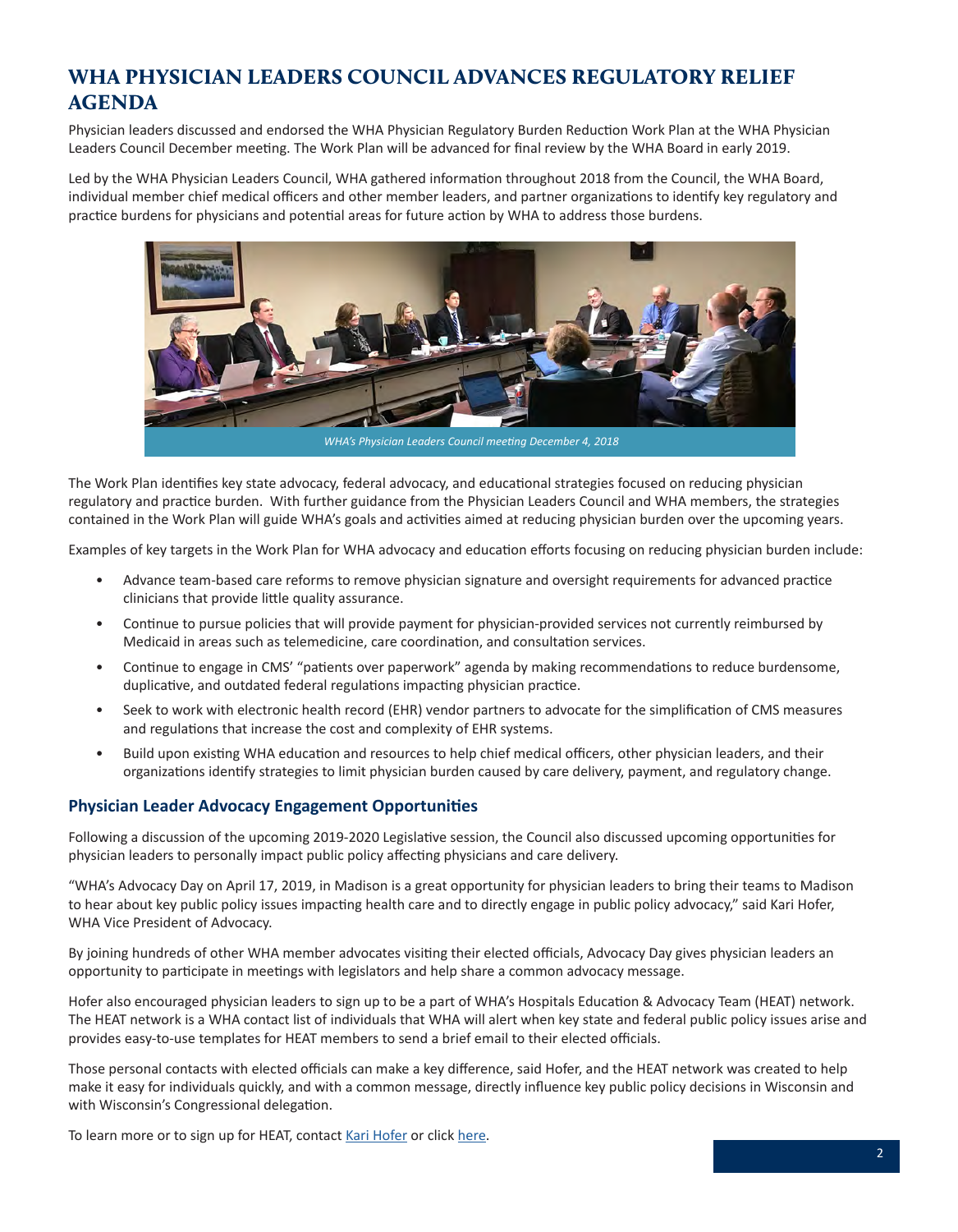## <span id="page-2-0"></span>WHA OPPOSES DEPARTMENT OF HOMELAND SECURITY "PUBLIC CHARGE" PROPOSED RULE CHANGE

### **Could lead to loss of insurance coverage, more uncompensated care for hospitals**

The Wisconsin Hospital Association (WHA) sent a [comment letter](https://www.wha.org/WisconsinHospitalAssociation/media/WHACommon/CommentLetters/2018Comment-Letter-to-DHS-Public-Charge12-10.pdf) Monday in response to the Department of Homeland Security's proposed rule, "Inadmissibility on Public Charge Grounds." The proposed rule would add Medicaid to the list of public benefits that would be considered in determining whether an immigrant is eligible to enter the U.S. or make changes to his or her immigration status. In its letter to the Department of Homeland Security, WHA noted that while it does not typically comment on immigration policy, the proposed rule could have adverse consequences for public health and hospital financial stability.



At the heart of the proposed rule is a longstanding immigration policy that immigrants coming to the U.S. should be able to support themselves and should not be dependent on government benefits. However, the new proposal from the Department of Homeland Security diverges from prior policy by expanding the list of benefits considered in determining whether an immigrant would be determined a public charge to include Medicaid, housing assistance, and Supplemental Nutrition Assistance (or FoodShare in Wisconsin). It would also change the definition of what is considered a public charge from someone who is "primarily dependent" on government assistance to someone who "receives one or more" government benefits for 12 months or more in a 36-month period.

Of particular concern, is that the proposal would be applied to immigrants already in the U.S. This means an immigrant could be faced with the decision of forgoing Medicaid benefits he or she is legally entitled to due to concerns it would hurt his or her immigration standing. WHA noted that the Department of Homeland Security itself recognized the consequences of this action could lead to more cases of uncompensated care and worse health outcomes as patients delay care until ultimately seeking it in a hospital emergency room. With 285,000 individuals in Wisconsin who are either immigrants themselves or have family members who are immigrants, the proposed rule could impact a large population. While it is targeted specifically at immigrants entering the U.S. or already in the U.S., confusion over complex state and federal Medicaid and immigration policies could lead to family members forgoing Medicaid as well as subsidized insurance on the ACA exchange for fear that either would jeopardize the ability of their loved ones to stay in the U.S.

In addition to these concerns, WHA also recommended the Department of Homeland Security immigration policy recognize the important contribution new immigrants play in filling our state's unmet health care workforce needs. With Wisconsin currently having more jobs open than workers, and the demand for health care jobs projected to increase by 30% over the next 12 years, more workers will be needed to fill entry-level jobs. These jobs fill important needs to ensure the higher skilled health care positions can focus more of their time on direct, specialized, patient care. They also often become pipelines into higher skilled positions as workers are exposed to and pursue careers that pay better and are more fulfilling.

For more information, contact WHA's Director of Federal and State Relations, [Jon Hoelter](mailto:jhoelter@wha.org).

## WHA URGES WI CONGRESSIONAL DELEGATION TO REMOVE MEDICARE TELEHEALTH RESTRICTIONS

In an [issue paper](https://www.wha.org/WisconsinHospitalAssociation/media/WHACommon/Health%20Care/PDFs/Medicare-Telehealth-Issue-Paper12-2018.pdf) sent earlier this week, WHA asked Wisconsin's Congressional delegation to expand access to telehealth services for Medicare beneficiaries by eliminating a federal statute that prohibits Medicare from paying for telehealth services if the patient is located in an urban area or at home.

As stated in the letter, telehealth creates opportunities for more timely and local care for patients and can also reduce travel time and burden for physicians serving patients in multiple communities. Further, studies show that by reducing avoidable health care utilization, including expensive emergency room visits and hospital admissions, telehealth can help to reduce health care costs.

Eliminating the statutory prohibition on Medicare paying for telehealth services delivered to patients located in urban areas or at home would be consistent with recent efforts of both Congress and the Centers for Medicare & Medicaid Services (CMS) to expand Medicare access to telehealth services, as explained in the letter.

The letter was drafted based on input provided by WHA members at meetings of WHA's Telemedicine Work Group. The Work Group has been assisting and will continue to assist WHA in developing its telehealth advocacy agenda, which is broadly aimed at expanding access to telehealth services by facilitating sustainable telehealth reimbursement within Medicare, Medicaid, and commercial insurance, and by removing regulatory barriers that unnecessarily impede the delivery of health care services via telehealth.

For more information, contact [Andrew Brenton](mailto:abrenton@wha.org), WHA Assistant General Counsel, at 608-274-1820.